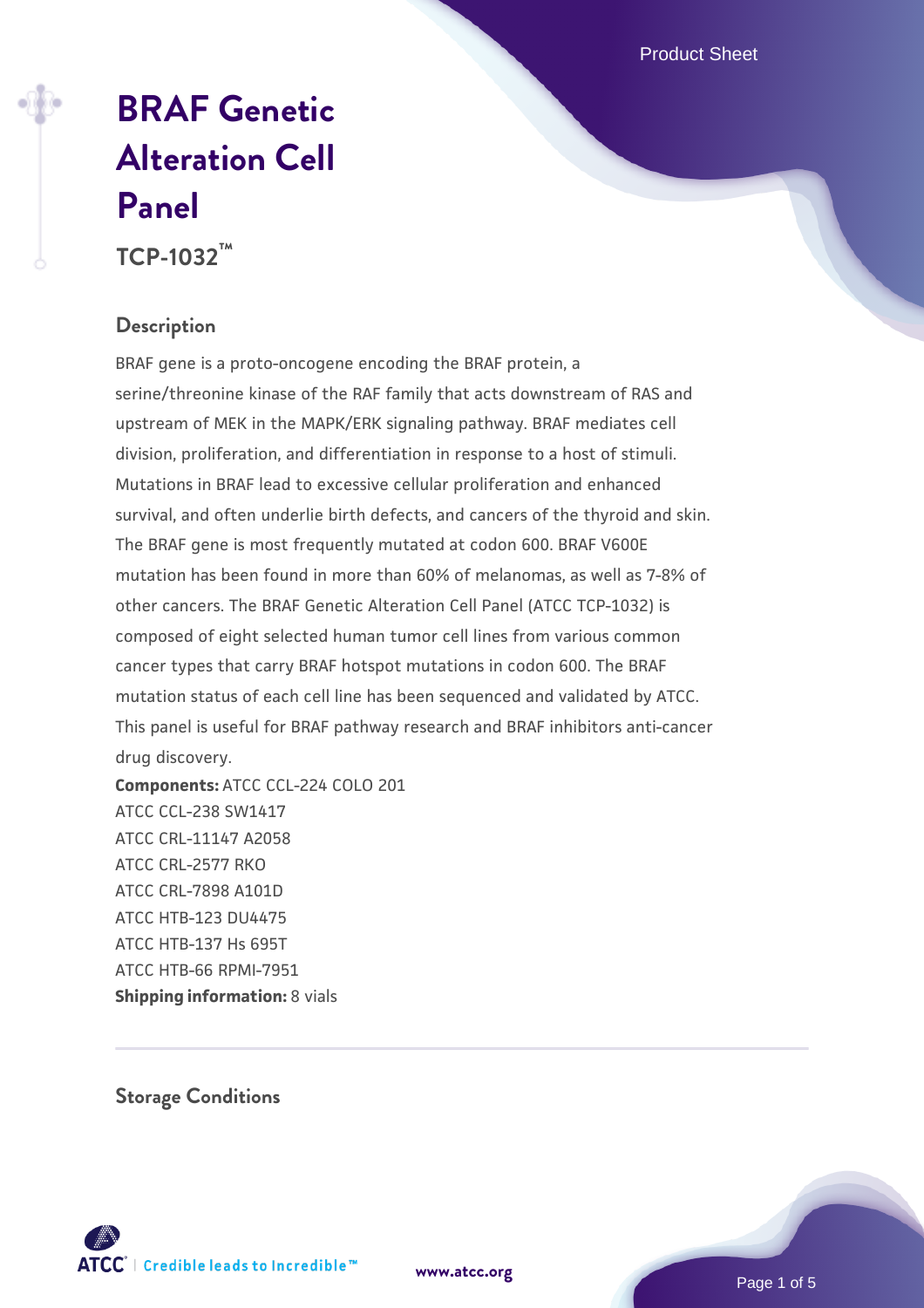#### **[BRAF Genetic Alteration Cell Panel](https://www.atcc.org/products/tcp-1032) Product Sheet Product Sheet**

**TCP-1032**

**Product format:** Frozen **Storage conditions:** Vapor phase of liquid nitrogen

#### **Intended Use**

This product is intended for laboratory research use only. It is not intended for any animal or human therapeutic use, any human or animal consumption, or any diagnostic use.



# **Biosafety Level 1**

ATCC determines the biosafety level of a material based on our risk assessment as guided by the current edition of *Biosafety in Microbiological and Biomedical Laboratories (BMBL)*, U.S. Department of Health and Human Services. It is your responsibility to understand the hazards associated with the material per your organization's policies and procedures as well as any other applicable regulations as enforced by your local or national agencies.

ATCC highly recommends that appropriate personal protective equipment is always used when handling vials. For cultures that require storage in liquid nitrogen, it is important to note that some vials may leak when submersed in liquid nitrogen and will slowly fill with liquid nitrogen. Upon thawing, the conversion of the liquid nitrogen back to its gas phase may result in the vial exploding or blowing off its cap with dangerous force creating flying debris. Unless necessary, ATCC recommends that these cultures be stored in the vapor phase of liquid nitrogen rather than submersed in liquid nitrogen.



**[www.atcc.org](http://www.atcc.org)**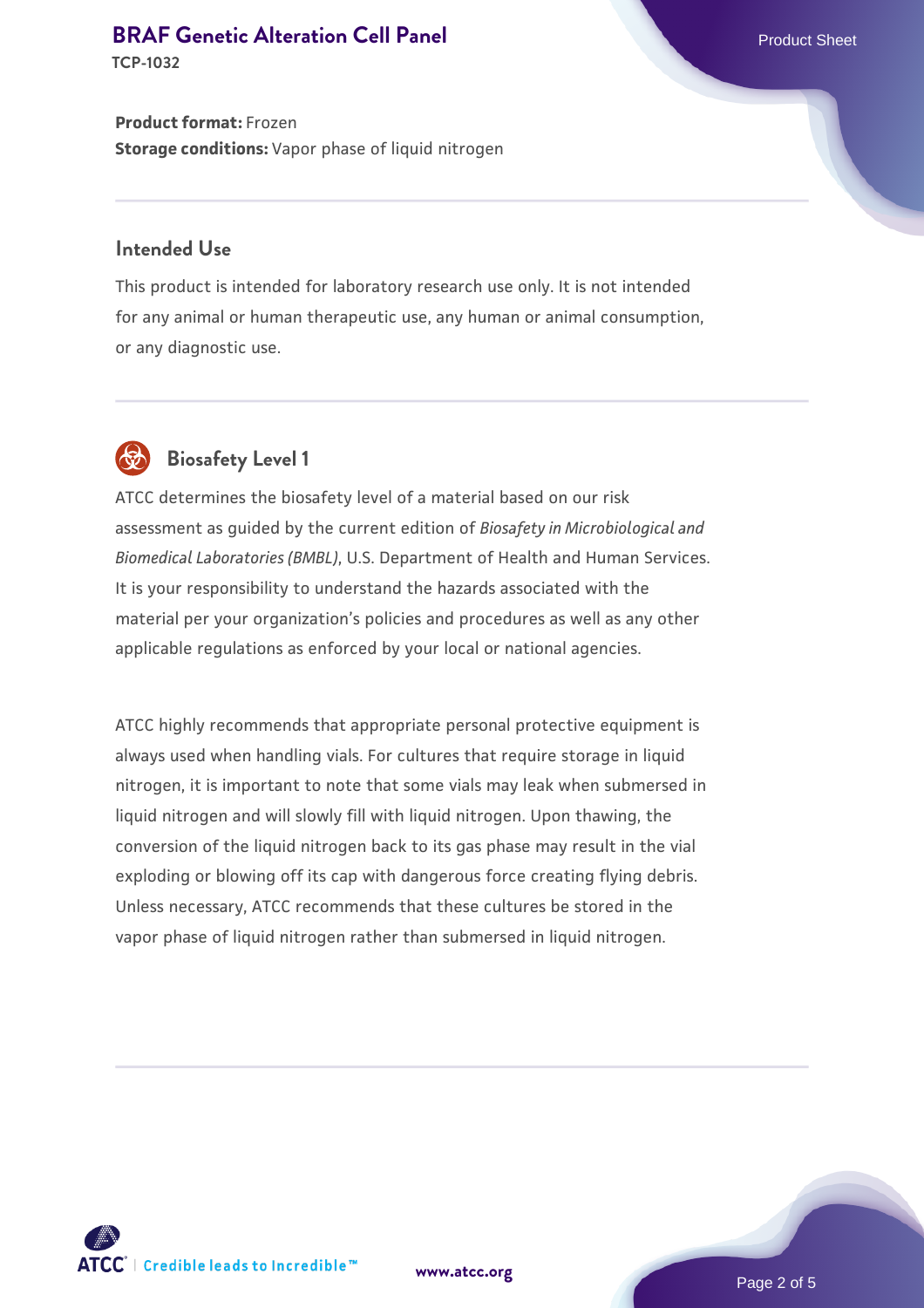#### **[BRAF Genetic Alteration Cell Panel](https://www.atcc.org/products/tcp-1032) Product Sheet Product Sheet**

**TCP-1032**

#### **Certificate of Analysis**

For batch-specific test results, refer to the applicable certificate of analysis that can be found at www.atcc.org.

#### **Material Citation**

If use of this material results in a scientific publication, please cite the material in the following manner: BRAF Genetic Alteration Cell Panel (ATCC TCP-1032)

#### **References**

References and other information relating to this material are available at www.atcc.org.

#### **Warranty**

The product is provided 'AS IS' and the viability of ATCC® products is warranted for 30 days from the date of shipment, provided that the customer has stored and handled the product according to the information included on the product information sheet, website, and Certificate of Analysis. For living cultures, ATCC lists the media formulation and reagents that have been found to be effective for the product. While other unspecified media and reagents may also produce satisfactory results, a change in the ATCC and/or depositor-recommended protocols may affect the recovery, growth, and/or function of the product. If an alternative medium formulation or reagent is used, the ATCC warranty for viability is no longer valid. Except as expressly set forth herein, no other warranties of any kind are provided, express or implied, including, but not limited to, any implied warranties of merchantability, fitness for a particular purpose, manufacture

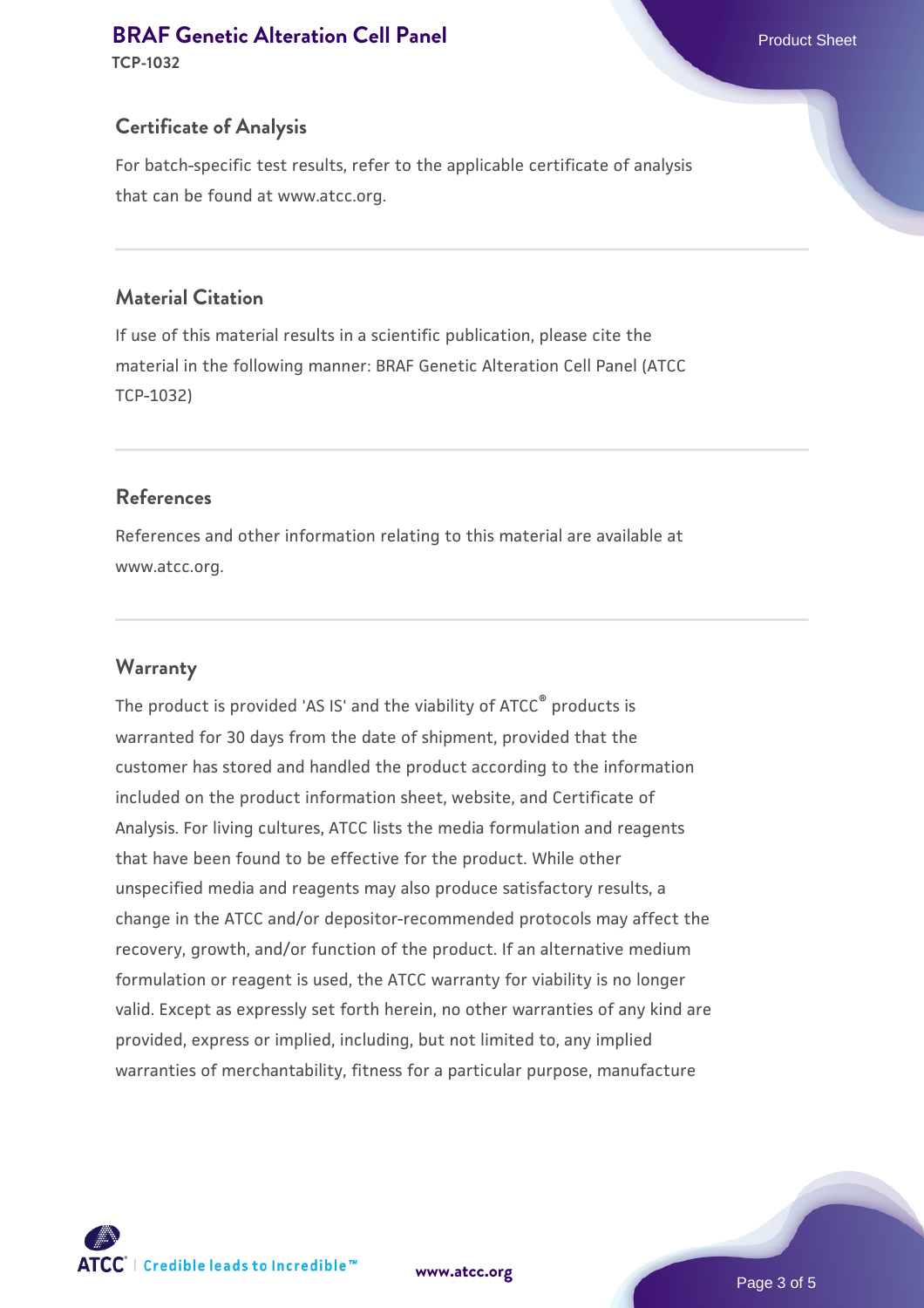#### **[BRAF Genetic Alteration Cell Panel](https://www.atcc.org/products/tcp-1032) Product Sheet Product Sheet TCP-1032**

according to cGMP standards, typicality, safety, accuracy, and/or noninfringement.

#### **Disclaimers**

This product is intended for laboratory research use only. It is not intended for any animal or human therapeutic use, any human or animal consumption, or any diagnostic use. Any proposed commercial use is prohibited without a license from ATCC.

While ATCC uses reasonable efforts to include accurate and up-to-date information on this product sheet, ATCC makes no warranties or representations as to its accuracy. Citations from scientific literature and patents are provided for informational purposes only. ATCC does not warrant that such information has been confirmed to be accurate or complete and the customer bears the sole responsibility of confirming the accuracy and completeness of any such information.

This product is sent on the condition that the customer is responsible for and assumes all risk and responsibility in connection with the receipt, handling, storage, disposal, and use of the ATCC product including without limitation taking all appropriate safety and handling precautions to minimize health or environmental risk. As a condition of receiving the material, the customer agrees that any activity undertaken with the ATCC product and any progeny or modifications will be conducted in compliance with all applicable laws, regulations, and guidelines. This product is provided 'AS IS' with no representations or warranties whatsoever except as expressly set forth herein and in no event shall ATCC, its parents, subsidiaries, directors, officers, agents, employees, assigns, successors, and affiliates be liable for indirect, special, incidental, or consequential damages of any kind in connection with or arising out of the customer's use of the product. While reasonable effort is made to ensure authenticity and reliability of materials on deposit, ATCC is not liable for damages arising from the misidentification or misrepresentation of such materials.

Please see the material transfer agreement (MTA) for further details regarding the use of this product. The MTA is available at www.atcc.org.



**[www.atcc.org](http://www.atcc.org)**

Page 4 of 5